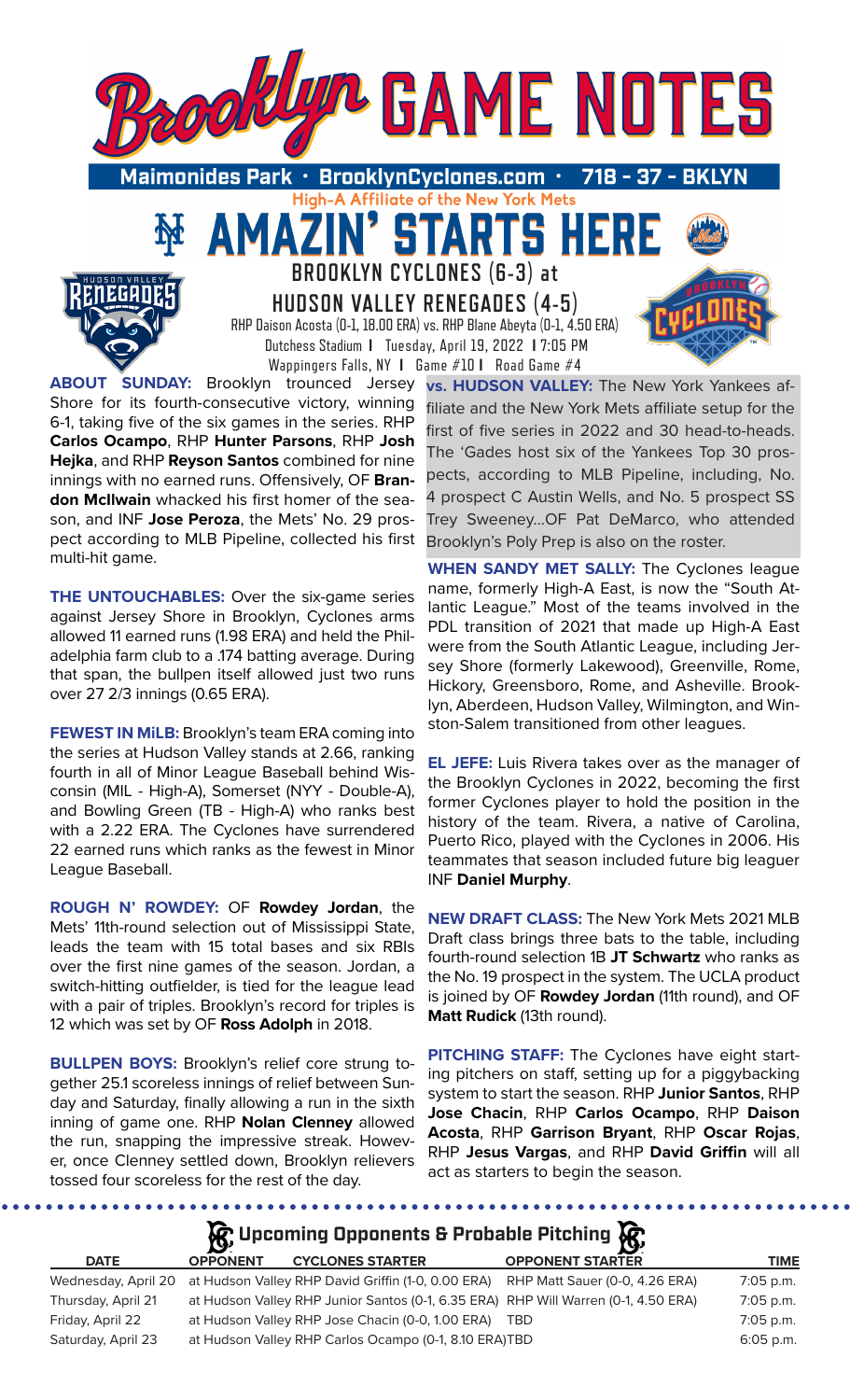| <b>APRIL 19 AT HUDSON VALLEY</b> | <b>STARTING PITCHER</b>                                                                                                                                                                                                                              | <b>PAGE 2</b> |
|----------------------------------|------------------------------------------------------------------------------------------------------------------------------------------------------------------------------------------------------------------------------------------------------|---------------|
|                                  | <b>DAISON ACOSTA</b><br># 33<br>Height: 6-3<br>Weight: 196<br>Date of Birth: August 24, 1998<br>Age: 21<br>Hometown: Paraiso Barahona, Dominican Republic<br>Acquired: Non-drafted free agent, July 2, 2016<br>Repertoire: 4-seam, slider, change-up | <b>RHP</b>    |

**TONIGHT:** Acosta makes his second start and second appearance of the season, facing the Hudson Valley Renegades.



**2022 GAME-BY-GAME**

**THE RETURN:** After missing 2021 recovering from Tommy John Surgery, Daison Acosta made his first appearance in a game since September 2, 2019 on Wednesday against Jersey Shore...954 days in between starts. Acosta lasted just two innings on paper but faced and walked the leadoff batter in the third inning before being replaced by Colby Morris.

**2019:** Acosta's last assignment came with Low-A Columbia where he made 11 starts after four games and three starts with Short Season Class A Brooklyn to being 2019. With the Fireflies, Acosta struck out 49 over 52.1 innings with a 3.78 ERA. With the Cyclones, Acosta spun a 0.98 ERA over 18.1 innings, fanning 25 and walking just six.

**TOP-OF-MIND:** Acosta is the No. 30 prospect in the New York Mets organization according to *Baseball America*. Due to injuries and COVID coming between Acosta's progression through the system, *MLB Pipeline* did not have him in the Top 30 list.

**K-MAN:** Acosta's strikeout rate across his 2017, 2018, and 2019 campaigns has been north of 20%, including a career-high 36% with Brooklyn in 2019.

**SALLY LEAGUE VET:** Acosta pitched with the Low-A Columbia Fireflies in 2019, pitching in the South Atlantic League against teams like Hickory and Rome.

| K%                          | BB%                                     | HR/9                       |
|-----------------------------|-----------------------------------------|----------------------------|
| 25%                         | 8.3%                                    | 0.00                       |
| <b>BABIP</b>                | GB%                                     | FIP                        |
| .429                        | 71.4%                                   | 4.06                       |
|                             | <b>ACOSTA'S SEASON AND CAREER HIGHS</b> |                            |
| 2022 Season                 |                                         | Career                     |
| 3 (4/13 vs. Jersey Shore)   | <b>Strikeouts</b>                       | 9 (7/14/19 vs. Charleston) |
| None                        | <b>Double Digit K Games</b>             | None                       |
| 3 (4/13 vs. Jersey Shore)   | <b>High Hits, Game</b>                  | 9 (8/23/19 at Rome)        |
| 0 (4/13 vs. Jersey Shore)   | <b>High HR, Game</b>                    | 2 (3x, 7/7/19 at Hickory)  |
| 4 (4/13 vs. Jersey Shore)   | <b>High Runs, Game</b>                  | 7 (8/9/18 at Danville)     |
| 1 (4/13 vs. Jersey Shore)   | <b>High Walks, Game</b>                 | 5 (8/28/19 vs. Hickory)    |
| 2.0 (4/13 vs. Jersey Shore) | Innings Pitched, Game                   | 7 (7/2/17 at GCL Nats)     |
| None                        | <b>Complete Games</b>                   | None                       |
| None                        | <b>Shutouts</b>                         | None                       |
|                             | <b>CATCHER ERA</b>                      |                            |
| NAME<br>G                   | ER                                      | <b>INN</b>                 |
|                             |                                         |                            |

| <b>NAME</b> | G | ER | <b>INN</b> | ERA  |
|-------------|---|----|------------|------|
| Gaddis      | 3 | 6  | 23         | 2.35 |
| Mena        | 3 | 5  | 26         | 1.73 |
| O'Neill     | З | 10 | フフ         | 4 በዓ |
|             |   |    |            |      |

| CYCLONES STARTING PITCHER BREAKDOWN |  |  |                                                       |     |         |  |  |
|-------------------------------------|--|--|-------------------------------------------------------|-----|---------|--|--|
| <b>STARTER</b>                      |  |  | <b>GS Quality StartsRun SupportRS/Start BC Record</b> |     |         |  |  |
| Acosta                              |  |  |                                                       | 3.0 | $O-1$   |  |  |
| Bryant                              |  |  | 5                                                     | 20  | $1 - 0$ |  |  |
| Chacin                              |  |  | 6                                                     | 3.0 | $2 - 0$ |  |  |
| Ocampo                              |  |  |                                                       | 35  | $1 - 1$ |  |  |
| Rojas                               |  |  | 6                                                     | 6.0 | $1 - 0$ |  |  |
| Santos                              |  |  | 5                                                     | 25  | $1 - 1$ |  |  |

| <b>BROOKLYN CYCLONES PITCHING BREAKDOWN</b> |         |            |      |     |    |    |      |    |                |             |                  |         |             |      |    |    |    |    |    |           |            |
|---------------------------------------------|---------|------------|------|-----|----|----|------|----|----------------|-------------|------------------|---------|-------------|------|----|----|----|----|----|-----------|------------|
|                                             | W-L     | <b>ERA</b> | ΙP   | н   | R  | ER | BB   |    | ΗR             | <b>AVGI</b> |                  | W-L     | <b>ERA</b>  | ΙP   | н  | R  | ER | BB |    | <b>HR</b> | <b>AVG</b> |
| <b>STARTERS</b>                             | $1 - 3$ | 4.71       | 28.2 | -22 | 16 | 15 | 15   | 32 |                |             | .208 HOME        | $5-1$   | <b>1.98</b> | 50.0 | 31 |    |    |    | 56 |           | 174        |
| <b>RELIEVERS</b>                            | $5-0$   | 1.28       | 421  |     | h  | 6  | 18   | 52 | $\Omega$       |             | 180 ROAD         |         | 4.29        | 21.0 | 18 | 10 | 10 | 12 | 28 |           | .231       |
| <b>TOTAL</b>                                | $6 - 3$ | 2.66       | 71.0 | -49 | 22 | 21 | - 33 | 84 | $\overline{2}$ |             | <b>191 TOTAL</b> | $6 - 3$ | 2.66        | 71.0 | 49 | 22 | 21 | 33 | 84 | 2         | .191       |
|                                             |         |            |      |     |    |    |      |    |                |             |                  |         |             |      |    |    |    |    |    |           |            |
| <b>BULLPEN NOTES</b>                        |         |            |      |     |    |    |      |    |                |             |                  |         |             |      |    |    |    |    |    |           |            |

-Brooklyn's bullpen has struck out 52 over 42.1 innings to start the season, allowing just six runs.

- Relievers RHP Josh Hejka, RHP Colby Morris, RHP Hunter Parsons, RHP Evy Ruibal, and RHP Reyson Santos are all returners to the Cyclones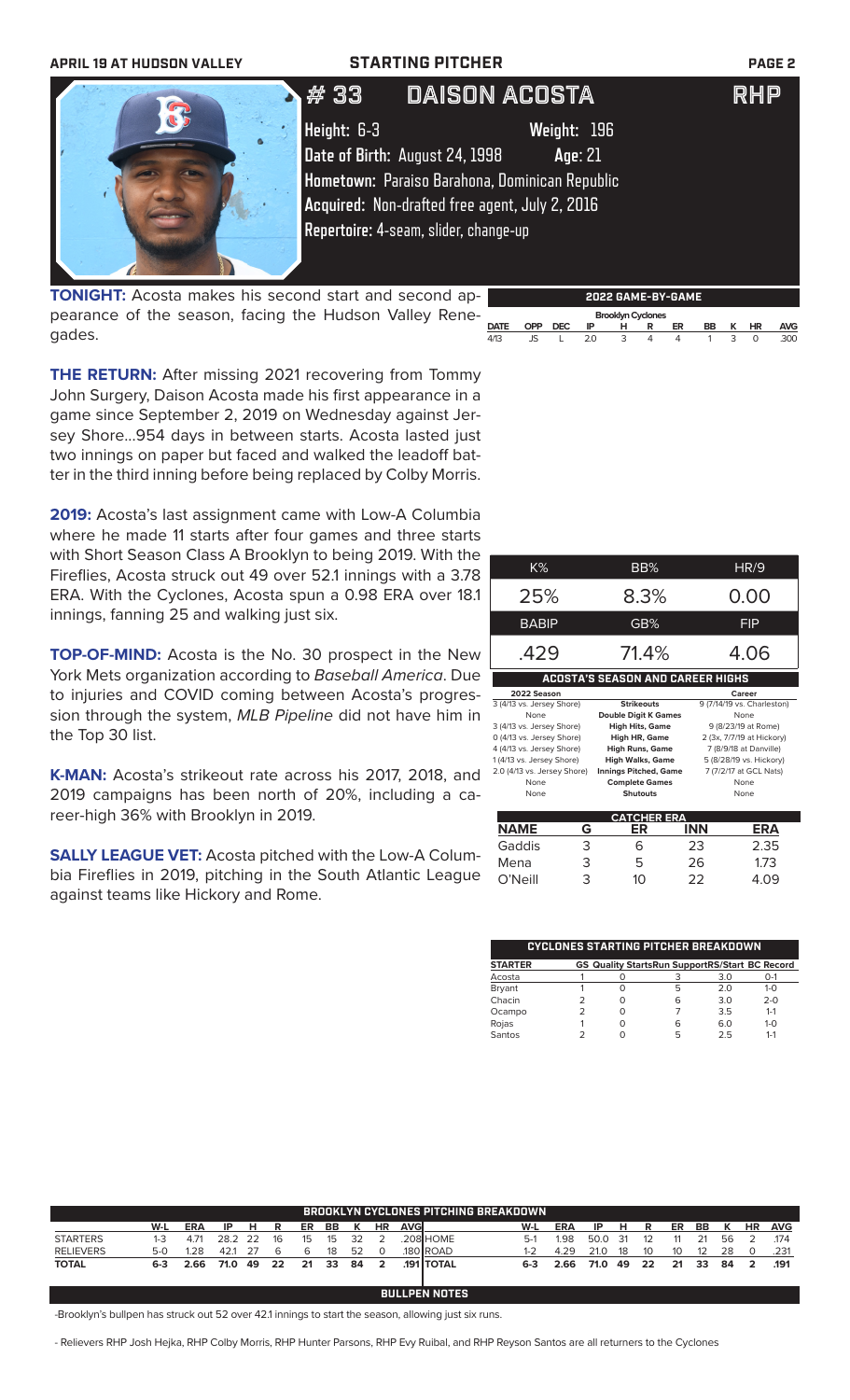**APRIL 19 AT HUDSON VALLEY BATTING PAGES PAGE 3**

# **# 1 NIC GADDIS - C/3B .211, 0 HR, 2 RBI, .249 wOBA, wRC+ 39 Last Game:** 1-3, 2B, RBI, R<br>**RISP:** 1-5 **Rise:** 2 (4/16 vs. JS G2) **Season High, Hits:** 2 (4/16 vs. JS G2) **Season High, Runs:** 2 (4/16 at JS G2) **RISP:** 1-5 **Road:** 0-6 **Multi-Hit Games:** 1 (4/16 vs. JS G2) **Season High, Runs:** 2 (4/16 at JS G2)

**Multi-RBI Games:** 1 (4/15 vs. Jersey Shore)

**Season High, SB:** 

• Enters his fourth year in the Mets organization...Made stops in Low-A St. Lucie, High-A Brooklyn, and Double-A Binghamton in 2021…totaled 48 games. • Returns to Coney Island where he was a member of the 2019 Cyclones for 15 games before being transferred to the GCL Mets.

• Hit a combined .192 across 40 games in 2019 with Brooklyn and the GCL Mets

• Drafted by the Mets in the 16th round of the 2019 MLB Draft out of Jacksonville State...Hails from Trenton, GA.

| # 26 ROWDEY JORDAN - OF                                                   |                                                           |                                                                                                                 | .281. O HR. 6 RBI. .366 WOBA. wRC+ 110                                                                                                                              |
|---------------------------------------------------------------------------|-----------------------------------------------------------|-----------------------------------------------------------------------------------------------------------------|---------------------------------------------------------------------------------------------------------------------------------------------------------------------|
| <b>Last Game: 1-4, 2B, BB</b><br>$RISP: 1-4$<br><b>Streak: 3 G (4-12)</b> | <b>Home: 6-24</b><br><b>Road: 3-8</b><br>$vs.$ JS: $6-24$ | Last HR:<br><b>Multi-Hit Games:</b> 1(4/16 vs. Jersey Shore G1)<br><b>Multi-RBI Games: 2 (4/16 vs. JS - G1)</b> | <b>Season High, Hits: 2 (4/16 vs. JS)</b><br><b>Season High, Runs:</b> $1(2x, 4/13 \text{ vs. JS})$<br><b>Season High, RBI: 3 (4/16 vs. JS)</b><br>Season High, SB: |

• Enters second year with the Mets organization…Selected in the 11th Round in the 2021 MLB Draft out of Mississippi State

Appeared in 30 games with Low-A St. Lucie in 2021...Drove in 13 runs with five extra-base hits.

• Won the 2021 College World Series with Mississippi State….Named to the College World Series All-Tournament Team…Second-Team All-SEC selection…One of five Bulldogs selected in the 2021 MLB Draft...Born William Kevin Jordan.

| # 7      JOSE MENA - C                                         |                                                         |                                                                                          | .286, 0 HR, 0 RBI, .343 w0BA, wRC+ 96                                                                                                                  |
|----------------------------------------------------------------|---------------------------------------------------------|------------------------------------------------------------------------------------------|--------------------------------------------------------------------------------------------------------------------------------------------------------|
| Last Game: 2-4. RBI<br>$RISP: 0-3$<br><b>Streak:</b> 2 G (3-8) | <b>Home: 3-8</b><br><b>Road: 1-3</b><br>$vs.$ JS: $3-8$ | Last HR:<br><b>Multi-Hit Games: 1 (4/17 vs. Jersey Shore)</b><br><b>Multi-RBI Games:</b> | <b>Season High, Hits: 2 (4/17 vs. JS)</b><br><b>Season High, Runs: 1 (4/15 vs. JS)</b><br><b>Season High, RBI:</b> 1 (4/17 vs. JS)<br>Season High, SB: |

• Enters his seventh season with the Mets organization… Played in 31 games across High-A Brooklyn and AA Binghamton in 2021

• Won the NYPL Title with Brooklyn in 2019

• Born in Cotui, Dominican Republic…One of the oldest cities in Americas, founded in 1505…Average temperature in 90 degrees.

• Signed as an International free agent on June 22, 2016…

| # 12 BRANDON McILWAIN - OF                                            |                                                         |                                                                                                                | .353, 1 HR, 2 RBI, .487 WOBA, WRC+ 184                                                                                                                                                           |
|-----------------------------------------------------------------------|---------------------------------------------------------|----------------------------------------------------------------------------------------------------------------|--------------------------------------------------------------------------------------------------------------------------------------------------------------------------------------------------|
| Last Game: 1-3, HR, RBI, R<br>$RISP: 3-5$<br><b>Streak:</b> 1 G (1-3) | <b>Home: 5-12</b><br><b>Road: 1-5</b><br>$vs.$ JS: 5-12 | <b>Last HR: 4/17 vs. Jersey Shore</b><br>Multi-Hit Games: 2 (4/15 vs. Jersey Shore)<br><b>Multi-RBI Games:</b> | <b>Season High, Hits:</b> $2$ ( $2x$ , $4/15$ vs. JS)<br><b>Season High, Runs: 1 (4/17 vs. JS)</b><br><b>Season High, RBI:</b> 1 (2x, 4/17 vs. JS)<br><b>Season High, SB:</b> 1(2x, 4/15 vs. JS) |

- Enters his second season as a member of the Mets organization… Played 2021 season with Low-A St. Lucie…batted .250 with seven home runs in 74 games • Played collegiately at California…dual sport athlete competing in football and baseball…Played in 10 games with two starts at QB for Cal in 2018…threw for two touchdowns, while running for four more
- Signed as a non-drafted free agent on June 18, 2020 with the New York Mets
- Drafted by the Miami Marlins in the 26th round (771st overall) in the 2019 MLB Draft but did not sign

| # 20 TANNER MURPHY - OF        |                  |                         | .222, 0 HR, 1 RBI, .256 w0BA, wRC+ 43                  |
|--------------------------------|------------------|-------------------------|--------------------------------------------------------|
| <b>Last Game: 1-3, 3B, RBI</b> | <b>Home: 2-9</b> | Last HR:                | <b>Season High, Hits:</b> $1(2x, 4/17 \text{ vs. JS})$ |
| $RISP: 0-1$                    | Road:            | <b>Multi-Hit Games:</b> | Season High, Runs:                                     |
| <b>Streak: 1G (1-3)</b>        | $vs.$ JS: $2-9$  | <b>Multi-RBI Games:</b> | <b>Season High, RBI:</b> 1 (4/17 vs. JS)               |
|                                |                  |                         | Season High, SB:                                       |

• Enters his fourth year with the Mets organization in 2022… Split the 2021 season between Low-A St. Lucie and High-A Brooklyn…drove in 19 runs in 44 games between the two levels

• Selected by the Mets in the 18th round in the 2019 MLB Draft…Played 40 games with ROA Kingsport in 2019

• Starred at North Florida…2019 ASUN Baseball Scholar Athlete of the Year…Set the UNF career stolen base record…11th outfielder drafted in school history.

| # 15 MATT O'NEILL - $C$ |                 |                         | .000, 0 HR, 0 RBI, .253 w0BA, wRC+ 41        |
|-------------------------|-----------------|-------------------------|----------------------------------------------|
| Last Game: DNP          | Home: $0-5$     | Last HR:                | Season High, Hits:                           |
| $RISP: 0-3$             | Road: $0-1$     | <b>Multi-Hit Games:</b> | <b>Season High, Runs: 1 (4/16 vs. JS G1)</b> |
| Streak:                 | $vs.$ JS: $0-5$ | <b>Multi-RBI Games:</b> | Season High, RBI:                            |
|                         |                 |                         | Season High, SB:                             |

• Enters his fourth year in the Mets organization...Enters his first year in High-A after spending 2021 with the Low-A St. Lucie Mets

• Hit .187 with Low-A St. Lucie in 52 games with a .401 on-base percentage...has had a .405 career on-base percentage in 85 professional games

• Drafted by the Mets in the 20th round of the MLB Draft out of the University of Pennsylvania.

• Named Unanimous First-Team All-Ivy in 2019

| $#S$ JAYLEN PALMER - INF/OF |                   |                                                   | .267, O HR, O RBI, .377 wOBA, wRC+ 117    |
|-----------------------------|-------------------|---------------------------------------------------|-------------------------------------------|
| <b>Last Game: DNP</b>       | <b>Home: 3-5</b>  | Last HR:                                          | <b>Season High, Hits: 2 (4/13 vs. JS)</b> |
| $RISP: 0-2$                 | <b>Road: 1-10</b> | <b>Multi-Hit Games: 1 (4/13 vs. Jersey Shore)</b> | Season High, Runs:                        |
| <b>Streak: 3 G (4-9)</b>    | $vs.$ JS: $3-5$   | <b>Multi-RBI Games:</b>                           | <b>Season High, RBI:</b> 1 (4/10 at WIL)  |
|                             |                   |                                                   | <b>Season High, SB:</b> 1(4/12 vs. JS)    |

• Enters his fifth year in the Mets organization...No. 14 prospect in the Mets system, according to *MLB Pipeline*...Experienced first full season in 2021, playing 66 games with Low-A St. Lucie before an August promotion to High-A to play 39 games with Brooklyn

• Spent 2018 and 2019 with short season teams in the GCL and Kingsport

• Drafted in the 22nd round of the 2018 MLB Draft out of Holy Cross (NY) High School in Flushing as one of four ever in school history to be drafted directly from high school...\$200K signing bonus

| $# 4$ JOSE PEROZA - INF         |                   |                                                   | .192, 0 HR, 3 RBI, .196 wOBA, wRC+ 6         |
|---------------------------------|-------------------|---------------------------------------------------|----------------------------------------------|
| <b>Last Game: 2-3. RBI. 2 R</b> | <b>Home: 3-16</b> | Last HR:                                          | <b>Season High, Hits: 2 (4/17 vs. JS)</b>    |
| $RISP: 1-5$                     | <b>Road: 2-10</b> | <b>Multi-Hit Games: 1 (4/17 vs. Jersey Shore)</b> | <b>Season High, Runs: 2 (4/17 vs. JS)</b>    |
| <b>Streak: 1 G (2-3)</b>        | $vs.$ JS: 3-16    | <b>Multi-RBI Games:</b>                           | <b>Season High, RBI:</b> 1 (3x, 4/17 vs. JS) |
|                                 |                   |                                                   | Season High, SB:                             |

- Enters his seventh year in the Mets organization...Advanced to Low-A St. Lucie in 2021 slashing .274/.404/.442…Spent the final 38 games of the season with the Cyclones, where he hit five home runs
- Ranked as the No. 19 prospect in the Mets farm system, according to *Baseball America* and the No. 29 prospect according to *MLB Pipeline*
- Part of Brooklyn's 2019 New York-Penn League Championship Team. • Signed as non-drafted international free agent signing on July 2, 2016 from Venezuela.

| #2                     | WILMER REYES - UTL       |                                                          |                                                                                          | .188, 0 HR, 0 RBI, .227 w0BA, wRC+ 25                                                                                                                         |
|------------------------|--------------------------|----------------------------------------------------------|------------------------------------------------------------------------------------------|---------------------------------------------------------------------------------------------------------------------------------------------------------------|
| $RISP: 1-6$<br>Streak: | Last Game: $0-3$ . BB. R | <b>Home: 4-22</b><br><b>Road: 2-10</b><br>$vs.$ JS: 4-22 | Last HR:<br><b>Multi-Hit Games: 1 (4/12 vs. Jersey Shore)</b><br><b>Multi-RBI Games:</b> | <b>Season High, Hits: 2 (4/12 vs. JS)</b><br><b>Season High, Runs:</b> $1(4x, 4/17 \text{ vs. JS})$<br>Season High, RBI:<br>Season High, SB: 1(4/9 at WIL G1) |

• Enters his seventh year in the Mets organization...Won a New York-Penn League title with Brooklyn in 2019

- Reinstated to Brooklyn from rehab assignment with FCL Mets late in 2021 when SS Ronny Mauricio and OF Antoine Duplantis were promoted to Double-A Binghamton.
- Hit .323 with a .350 on-base percentage in 2019 as the top hitter on the 2019 NYPL Champion Brooklyn Cyclones

23 year old hails from Mao, Dominican Republic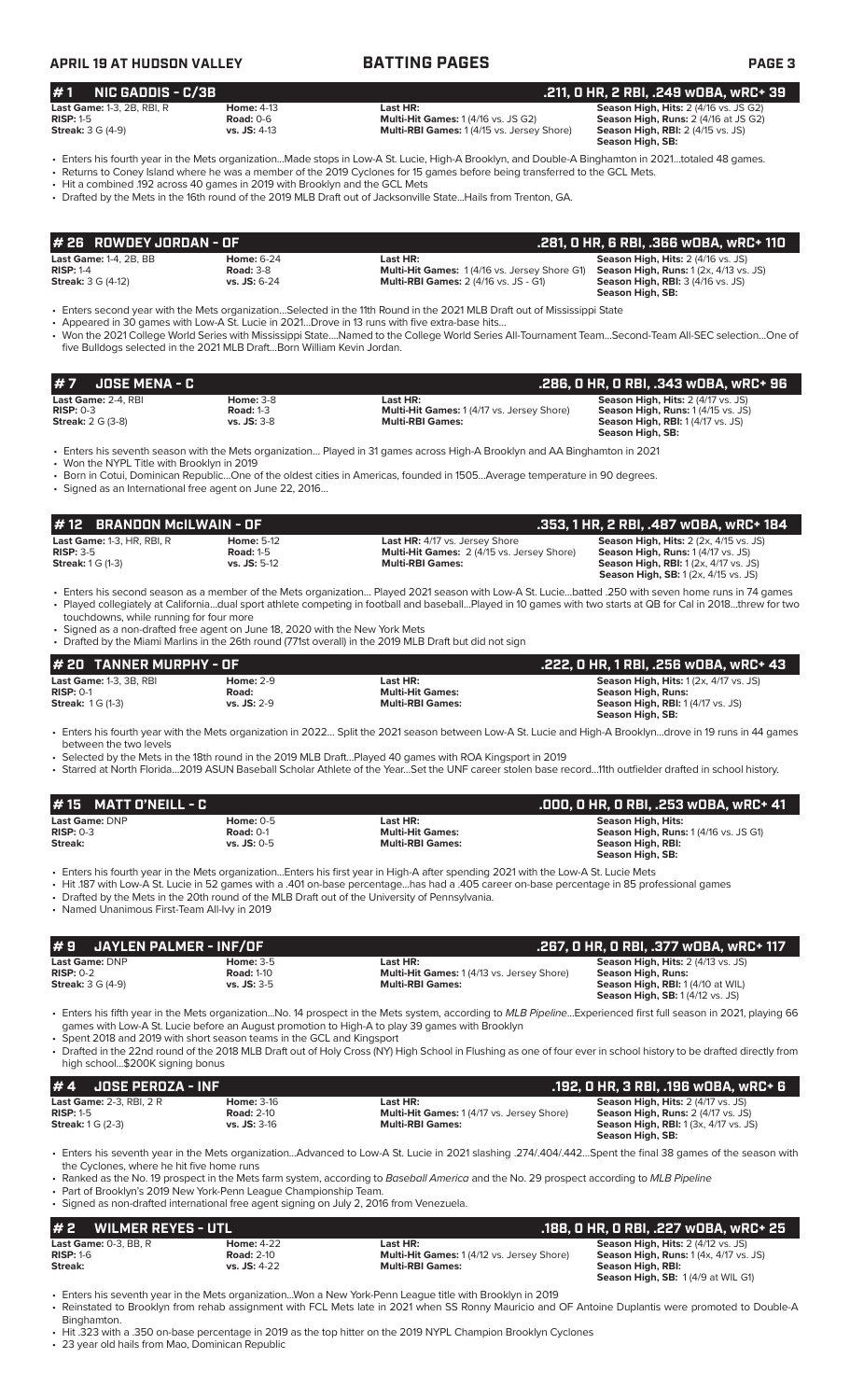| <b>APRIL 19 AT HUDSON VALLEY</b>                                                                                                      |                                                         | <b>BATTING PAGES</b>                                                                                                                                                                                                                                                                                                   | <b>PAGE 4</b>                                                                                                                                                  |
|---------------------------------------------------------------------------------------------------------------------------------------|---------------------------------------------------------|------------------------------------------------------------------------------------------------------------------------------------------------------------------------------------------------------------------------------------------------------------------------------------------------------------------------|----------------------------------------------------------------------------------------------------------------------------------------------------------------|
| # 23 MATT RUDICK - OF                                                                                                                 |                                                         |                                                                                                                                                                                                                                                                                                                        | .154, O HR, O RBI, .376 WOBA, WRC+ 116                                                                                                                         |
| Last Game: DNP<br>$RISP: 0-4$<br>Streak:                                                                                              | <b>Home: 2-9</b><br><b>Road: 0-4</b><br>$vs.$ JS: $2-9$ | Last HR:<br><b>Multi-Hit Games:</b><br><b>Multi-RBI Games:</b>                                                                                                                                                                                                                                                         | <b>Season High, Hits: 1 (2x, 4/16 vs. JS G1)</b><br><b>Season High, Runs: 2 (2x, 4/16 vs. JS G2)</b><br>Season High, RBI:<br>Season High, SB: 1(4/9 at WIL G2) |
| • Named First-Team All-Mountain West selection in 2021 Hit 410 as a Redshirt-Junior<br>• Member of the 15u USA Baseball national team |                                                         | . Enters his second year with the Mets organizationplayed 21 games with the FCL Mets, hitting. 303 (23-76) with a .404 OBP.<br>• Drafted in the 13th Round in the 2021 MLB DraftStarred collegiately at San Diego State<br>• Scripps Rach alumni include SNL cast member Kyle Mooney and PGA golfer Xander Schauffele. |                                                                                                                                                                |
| #10<br><b>WARREN SAUNDERS - INF</b>                                                                                                   |                                                         |                                                                                                                                                                                                                                                                                                                        | .250, 0 HR, 1 RBI, .338 w0BA, wRC+ 93                                                                                                                          |
| <b>Last Game: 2-4, 2B, RBI</b><br>$RISP: 0-2$<br><b>Streak:</b> 1 G (2-4)                                                             | <b>Home: 3-12</b><br>Road:<br>$vs.$ JS: $2-12$          | Last HR:<br><b>Multi-Hit Games: 1(4/17 vs. Jersey Shore)</b><br><b>Multi-RBI Games:</b>                                                                                                                                                                                                                                | Season High, Hits: 2 (4/17 vs. JS)<br><b>Season High, Runs: 1 (2x, 4/16 vs. JS G2)</b><br><b>Season High, RBI: 1 (4/17 vs. JS)</b>                             |

• Enters his fifth year in the Mets organization and third season…Played his first full season in 2021 with the Low-A St. Lucie Mets and led the team in hits (84) and ranked second in total bases (105) behind Top-10 Mets prospect Alex Ramirez…plays outfield and all four infield positions

**Season High, SB:** 

• Signed as an international free agent in 2018 out of Grand Bahama, Bahamas

• Recent players from the Bahamas include Miami's Jazz Chisholm and Antoan Richardson, famous for scoring from second base on Derek Jeter's walk-off single in his final game at Yankee Stadium.

| I#3<br>JT SCHWARTZ - INF       |                   |                                                      | .280, 1 HR, 2 RBI, .417 wOBA, wRC+ 141    |
|--------------------------------|-------------------|------------------------------------------------------|-------------------------------------------|
| <b>Last Game:</b> 0-2, 2 BB, R | <b>Home: 6-16</b> | Last HR:                                             | <b>Season High, Hits: 3 (4/12 vs. JS)</b> |
| $RISP: 2-6$                    | <b>Road: 1-9</b>  | <b>Multi-Hit Games: 2 (4/16 vs. Jersey Shore G1)</b> | <b>Season High, Runs: 2 (4/12 vs. JS)</b> |
| Streak:                        | $vs.$ JS: $6-16$  | <b>Multi-RBI Games:</b> 1(4/12 vs. Jersey Shore)     | <b>Season High, RBI:</b> 2 (4/12 vs. JS)  |
|                                |                   |                                                      | Season High, SB:                          |

• Enters his second year in the Mets organization…Saw first professional action in 2021 with Low-A St. Lucie…Appeared in 25 games with an OBP of .320 and two steals...*MLB Pipeline* ranks Schwartz as the number 19 overall prospect in the Mets organization.

• Drafted in the fourth round by the Mets in 2021 out UCLA…was named an All-American and won the Pac-12 batting title as a sophomore…His .396 average was the seventh highest in single-season UCLA history

• His UCLA teammate Kevin Kendall was also drafted by the Mets in 2021

| $#48$ JDE SUOZZI - OF      |                     |                                            | .083, 1 HR, 5 RBI, .300 w0BA, wRC+ 70            |
|----------------------------|---------------------|--------------------------------------------|--------------------------------------------------|
| <b>Last Game: DNP</b>      | <b>Home: 1-10</b>   | Last HR:                                   | <b>Season High, Hits: 1 (4/16 vs. JS G2)</b>     |
| $RISP: 0-2$                | Road: $0-2$         | <b>Multi-Hit Games:</b>                    | <b>Season High, Runs: 1 (2x, 4/16 vs. JS G2)</b> |
| <b>Streak:</b> $1 G (1-2)$ | <b>vs. JS:</b> 1-10 | <b>Multi-RBI Games: 1 (4/16 vs. JS G2)</b> | <b>Season High, RBI:</b> 4 (4/16 vs. JS G2)      |
|                            |                     |                                            | Season High, SB:                                 |

• Enters his second year in the Mets organization...Drove in 23 runs with 14 stolen bases in 53 games across Low-A St. Lucie and High-A Brooklyn last year

• Signed by the Mets on June 15, 2020 out of Boston College • Attended Chaminade High School in Mineola, NY...won the 2013 CHSAA Title

• His father, Tom Suozzi, is the former Nassau County Executive and current U.S. House of Representatives member of NY's 3rd district (Nassau, Suffolk, Queens) running for New York State Governor.

# **Recent Home Run Chart**

| Date | Player               | <b>Opponent</b>                   |           | Exit Velo Launch Angle Distance |         |
|------|----------------------|-----------------------------------|-----------|---------------------------------|---------|
| 4/12 | JT Schwartz          | vs. Jersey Shore                  | $103$ mph | 23                              | 365 ft. |
|      | $4/16$ G2 Joe Suozzi | vs. Jersey Shore                  |           |                                 |         |
| 4/17 |                      | Brandon McIlwain vs. Jersey Shore |           |                                 |         |
|      |                      |                                   |           |                                 |         |
|      |                      |                                   |           |                                 |         |
|      |                      |                                   |           |                                 |         |
|      |                      |                                   |           |                                 |         |
|      |                      |                                   |           |                                 |         |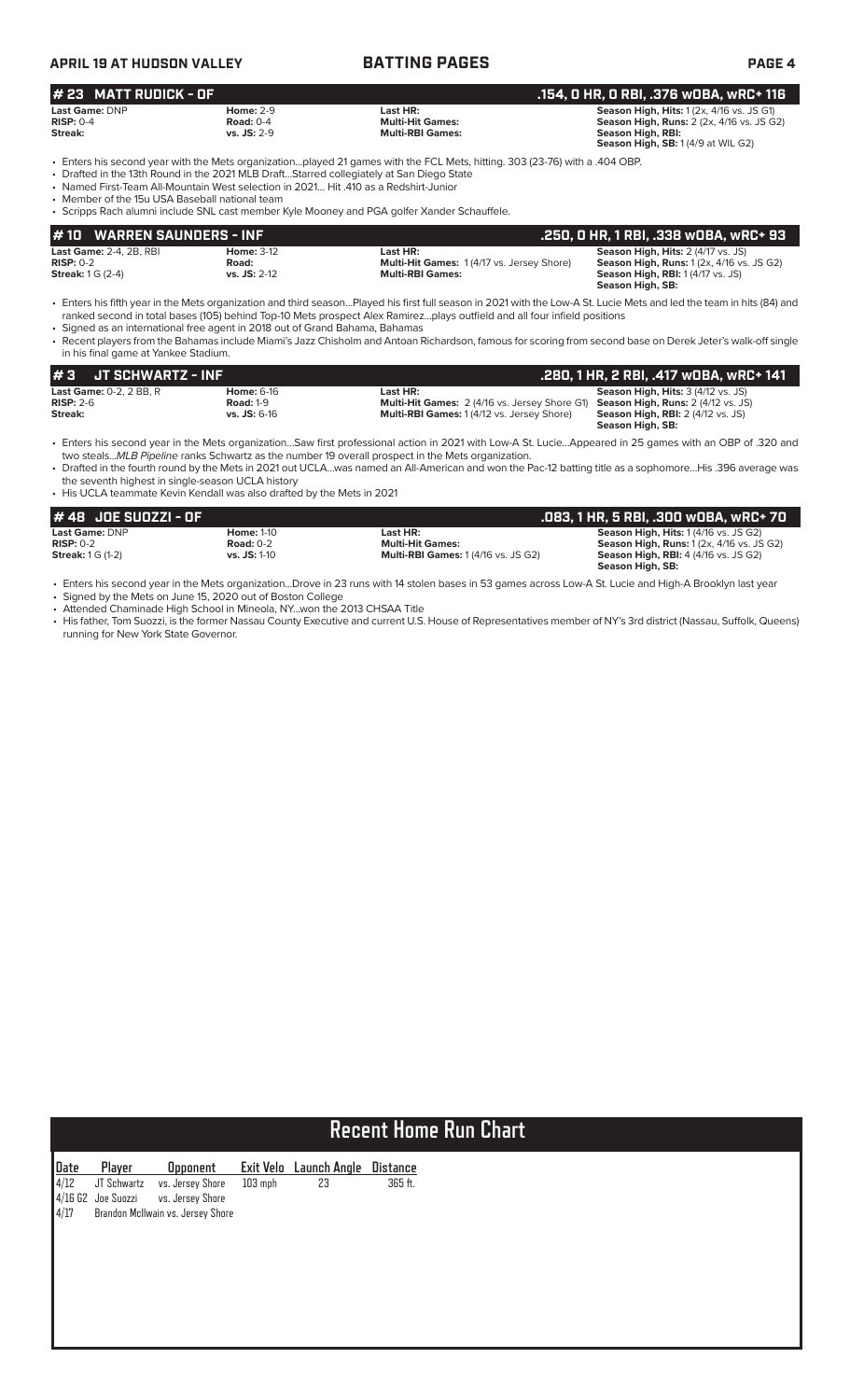# **APRIL 19 AT HUDSON VALLEY BULLPEN PAGE PAGE 5**

| #18<br>Last App: 4/16 vs. JS G2 Last Loss:                      | <b>NOLAN CLENNEY - RHP</b>                                                                                     | 11.1 K%, 11.1 BB%, 9.00 ERA, 2 G<br>SV/OP (Last):                                                                                                                                                                                                                                                                                                                                                                                         | Holds:   |                              |                                        | <b>LAST FIVE APPEARANCES</b> | <b>NOLAN CLENNEY</b>                                     |                                                        |                                   |                                    |                               |                                       |                               |
|-----------------------------------------------------------------|----------------------------------------------------------------------------------------------------------------|-------------------------------------------------------------------------------------------------------------------------------------------------------------------------------------------------------------------------------------------------------------------------------------------------------------------------------------------------------------------------------------------------------------------------------------------|----------|------------------------------|----------------------------------------|------------------------------|----------------------------------------------------------|--------------------------------------------------------|-----------------------------------|------------------------------------|-------------------------------|---------------------------------------|-------------------------------|
| Leadoff: 1-2                                                    |                                                                                                                |                                                                                                                                                                                                                                                                                                                                                                                                                                           |          | DATE                         | OPP                                    | <b>DEC</b>                   | IP                                                       | H                                                      | R                                 | ER BB                              |                               | Κ                                     | HR                            |
|                                                                 | • 25 year old hails from Northville, Michigan Attended NC State                                                | - Enters his second year in the Mets organizationReceived from Low-A St. Lucie on September 7<br>· Signed to a minor league deal on June 28, 2021Made 13 relief apps for Low-A St. Lucie<br>• Pitched with Gary in 2021 and with Utica in 2019 and 2020 in independent baseball                                                                                                                                                           |          | 4/12<br>4/16                 | <b>JS</b><br>JS (G1) W, BS 1.0         | H                            | 1.0                                                      | $\mathbf{1}$<br>2                                      | $\mathbf 0$<br>2                  | 0<br>2                             | $\circ$<br>$\overline{1}$     | $\mathbf{1}$<br>0                     | $\circ$<br>$\circ$            |
| #36                                                             | <b>JUSTIN COURTNEY - RHP</b>                                                                                   | 35.3 K%, 11.8 BB%, 2.25 ERA, 2 G                                                                                                                                                                                                                                                                                                                                                                                                          |          |                              |                                        |                              | <b>JUSTIN COURTNEY</b>                                   |                                                        |                                   |                                    |                               |                                       |                               |
| Last App: $4/15$ vs JS<br>Leadoff: 1-4                          | <b>Last Loss:</b>                                                                                              | <b>SV/OP (Last):</b> 2/2 4/15 vs JS                                                                                                                                                                                                                                                                                                                                                                                                       | Holds:   |                              | DATE OPP<br>4/9 (G2)@WIL               | <b>DEC</b><br><b>SV</b>      | IP<br>2.0                                                | H<br>2                                                 | R<br>1                            | ER<br>$\mathbf{1}$                 | BB<br>2                       | К<br>3                                | HR<br>0                       |
| 66ers in 2021                                                   |                                                                                                                | • Enters first season with the Mets organization Signed on September 10, 2021<br>. Began career with the Angels organizationPitched 43.0 IP across Rokand Low-A Inland Empire<br>• Played collegiately at MaineNamed Louisville Slugger Freshman All-American                                                                                                                                                                             |          | 4/15                         | JS                                     | SV                           | 2.0                                                      | $\circ$                                                | $\circ$                           | $\circ$                            | $\circ$                       | 3                                     | $\circ$                       |
|                                                                 |                                                                                                                |                                                                                                                                                                                                                                                                                                                                                                                                                                           |          |                              |                                        |                              | <b>JOSH HEJKA</b>                                        |                                                        |                                   |                                    |                               |                                       |                               |
| #13<br>Last App: 4/17 vs. JS<br>Leadoff: 0-3                    | <b>JOSH HEJKA - RHP</b><br><b>Last Loss:</b>                                                                   | 41.7 K%, O BB%, O.OO ERA, 3 G<br>SV/OP (Last):                                                                                                                                                                                                                                                                                                                                                                                            | Holds:   | 4/12                         | DATE OPP<br>4/9 (G1)@ WIL<br>JS        | DEC<br>н                     | IP<br>1.0<br>1.0                                         | Н<br>$\overline{2}$<br>$\mathbf{1}$                    | R<br>0<br>0                       | ER<br>$\circ$<br>$\circ$           | BB<br>$\circ$<br>$\circ$      | Κ<br>2<br>$\mathbf{1}$                | HR<br>$\circ$<br>0            |
|                                                                 | • Enters his fourth year in the Mets organization                                                              | • Pitched with High-A Brooklyn, Double-A Binghamton, and Triple-A Syracuse in 2021                                                                                                                                                                                                                                                                                                                                                        |          | 4/17                         | <b>JS</b>                              |                              | 1.0                                                      | $\mathbf{1}$                                           | $\mathbf 0$                       | $\circ$                            | $\circ$                       | $\overline{2}$                        | $\circ$                       |
|                                                                 |                                                                                                                | • Played collegiately at Division III Johns HopkinsHolds the Blue Jay record for career saves and<br>single-season appearancesMember of the 2019 College World Series All-Tournament Team.                                                                                                                                                                                                                                                |          |                              |                                        |                              | <b>COLBY MORRIS</b>                                      |                                                        |                                   |                                    |                               |                                       |                               |
|                                                                 |                                                                                                                |                                                                                                                                                                                                                                                                                                                                                                                                                                           |          | DATE<br>4/10                 | OPP<br>@WIL                            | <b>DEC</b>                   | IP<br>1.2                                                | Н<br>$\mathbf{1}$                                      | R<br>0                            | ER<br>0                            | BB<br>0                       | Κ<br>$\overline{2}$                   | HR<br>$\circ$                 |
| #38<br>Last App: 4/13 vs. JS<br>Leadoff: 0-2                    | <b>COLBY MORRIS - RHP</b><br><b>Last Loss:</b>                                                                 | 35.7 K%, 14.3 BB%, 0.00 ERA, 2 G<br>SV/OP (Last):                                                                                                                                                                                                                                                                                                                                                                                         | Holds:   | 4/13                         | JS                                     |                              | 2.0                                                      | $\mathbf{1}$                                           | 0                                 | $\circ$                            | 2                             | 3                                     | $\circ$                       |
| #17<br>Last App: 4/17 vs. JS                                    | <b>HUNTER PARSONS - RHP</b><br>Last Loss:                                                                      | . Enters his second season with the Mets organizationSigned by the club on March 19, 2021<br>-Pitched in 31 G across Low-A St. Lucie & High-A Brooklyn in 2021struck out 65 batters in 55.1 IP<br>. Played collegiately at Division III Middlebury CollegePlayed two seasons of Independent base-<br>ball with the Gary SouthShore Railcats, Milwaukee Milkmen, and Chicago Deep Dish<br>41.7 K%, 5.9 BB%, 0.00 ERA, 2 G<br>SV/OP (Last): | Holds: 1 | DATE<br>4/12<br>4/17         | OPP<br><b>JS</b><br><b>JS</b>          | <b>DEC</b><br>W<br>Н         | <b>HUNTER PARSONS</b><br>IP<br>2.1<br>2.0                | H<br>1<br>2                                            | R<br>0<br>0                       | ER<br>$\circ$<br>0                 | BB<br>$\mathbf{1}$<br>0       | Κ<br>5<br>3                           | HR<br>0<br>$\circ$            |
| Leadoff: 1-4                                                    |                                                                                                                |                                                                                                                                                                                                                                                                                                                                                                                                                                           |          |                              |                                        |                              |                                                          |                                                        |                                   |                                    |                               |                                       |                               |
| #50<br>Last App: 4/15 vs JS                                     | <b>EVY RUIBAL - RHP</b><br><b>Last Loss:</b>                                                                   | . Enters his fourth year in the Mets org. Pitched with Low-A St. Lucie and High-A Brooklyn in 2021<br>Drafted in the 19th round by the Mets in 2019Third-team All-Big Ten selection<br>Drafted out of Parkside High School by Cleveland (40th round) in 2015 but did not sign<br>30 K%, 0 BB%, 3.86 ERA, 3 G<br>SV/OP (Last):<br>Holds:                                                                                                   |          | DATE<br>4/10<br>4/15<br>4/17 | OPP<br>@WIL<br>JS<br><b>JS</b>         | <b>DEC</b>                   | IP<br>1.0<br>0.1<br>1.0                                  | <b>EVY RUIBAL</b><br>Н<br>2<br>$\mathbf{1}$<br>$\circ$ | R<br>$\mathbf{1}$<br>0<br>$\circ$ | ER<br>$\mathbf{1}$<br>0<br>$\circ$ | BB<br>$\circ$<br>0<br>$\circ$ | Κ<br>2<br>$\mathbf 0$<br>$\mathbf{1}$ | HR<br>$\circ$<br>0<br>$\circ$ |
| Leadoff: 1-2                                                    | • From Milburn, New Jersey, attending Milburn High School                                                      | • Signed to a minor league deal on June 27, 2021 from the Florence Y'alls (Frontier League)<br>• Pitched in the Dodgers system from 2015-2018, reaching High-A Rancho Cucamonga<br>• Drafted by the Dodgers in the 16th round of the 2017 MLB Draft from Notre Dame                                                                                                                                                                       |          | DATE<br>4/10<br>4/13<br>4/16 | OPP<br>@WIL<br>JS<br>JS G <sub>2</sub> | DEC                          | <b>REYSON SANTOS</b><br>IP<br>1.0<br>1.0<br>$2.0\quad 2$ | Н<br>$\circ$                                           | R<br>$\circ$<br>0<br>$0\quad 0$   | ER<br>$\circ$<br>0                 | BB<br>$\mathbf{1}$<br>0<br>2  | Κ<br>$\overline{2}$<br>0<br>2         | HR<br>$\circ$<br>0<br>0       |
| #34                                                             | <b>REYSON SANTOS - RHP</b>                                                                                     | 22.2 K%, 16.7 BB%, 0.00 ERA, 3 G                                                                                                                                                                                                                                                                                                                                                                                                          |          |                              |                                        |                              |                                                          |                                                        |                                   |                                    |                               |                                       |                               |
| Last App: 4/16 vs. JS G2 Last Loss:<br>Leadoff: 1-4             |                                                                                                                | SV/OP (Last):                                                                                                                                                                                                                                                                                                                                                                                                                             | Holds:   | DATE                         | OPP                                    | DEC                          | <b>SAMMY TAVAREZ</b><br>IP                               | H                                                      | R                                 | ER                                 | BB                            | К                                     | HR                            |
|                                                                 | • Enters his fourth year in the Mets organization<br>moted to High-A Brooklyn making three appearances in 2021 | - Began the 2021 season with Low-A St. Luciewhere he struck out 44 batters in 35.1 inningsPro-<br>• His native Bani is home to several former MLB players, including Manny, Willy, and Erick Aybar.                                                                                                                                                                                                                                       |          | 4/12<br>4/16                 | JS<br>JS G2                            | SV<br><b>SV</b>              | 1.0<br>1.0                                               | 0<br>0                                                 | 0<br>0                            | 0<br>0                             | 0<br>2                        | 2<br>$\mathbf{1}$                     | 0<br>0                        |
| #46<br>Last App: 4/16 vs. JS G1 Last Loss:<br>Leadoff: 0-1, HBP | <b>SAMMY TAVAREZ - RHP</b>                                                                                     | 33.3 K%, 22.2 BB%, 0.00 ERA, 2 G<br><b>SV/OP (Last):</b> 2/2 (4/16 vs. JS G1) <b>Holds:</b>                                                                                                                                                                                                                                                                                                                                               |          |                              |                                        |                              |                                                          |                                                        |                                   |                                    |                               |                                       |                               |
| striking out 52 batters in 31.0 innings                         |                                                                                                                | . Enters his second season with the Mets organizationPlayed 2021 season with Low-A St. Lucie                                                                                                                                                                                                                                                                                                                                              |          |                              |                                        |                              |                                                          |                                                        |                                   |                                    |                               |                                       |                               |

• Signed by the Yankees as a free agent on January 17, 2018

• Hails from Santo, Domingo, Dominican Republic.

|                | <b>Number of Pitches Thrown</b> |    |      |               |    |      |      |  |
|----------------|---------------------------------|----|------|---------------|----|------|------|--|
| <b>Pitcher</b> | Days Rest 4/12                  |    | 4/13 | $4/14$ $4/15$ |    | 4/16 | 4/17 |  |
| Clenney        | 2                               | 13 |      |               |    | 15   |      |  |
| Courtney       | 3                               |    |      |               | 21 |      |      |  |
| Hejka          |                                 | 13 |      |               |    |      | 19   |  |
| <b>Morris</b>  | 5                               |    | 38   |               |    |      |      |  |
| Parsons        |                                 | 39 |      |               |    |      | 37   |  |
| Ruibal         | 3                               |    |      |               | 9  |      | 11   |  |
| Santos, Rey.   | 2                               |    | 11   |               |    | 40   |      |  |
| Tavarez        | 2                               | 19 |      |               |    | 22   |      |  |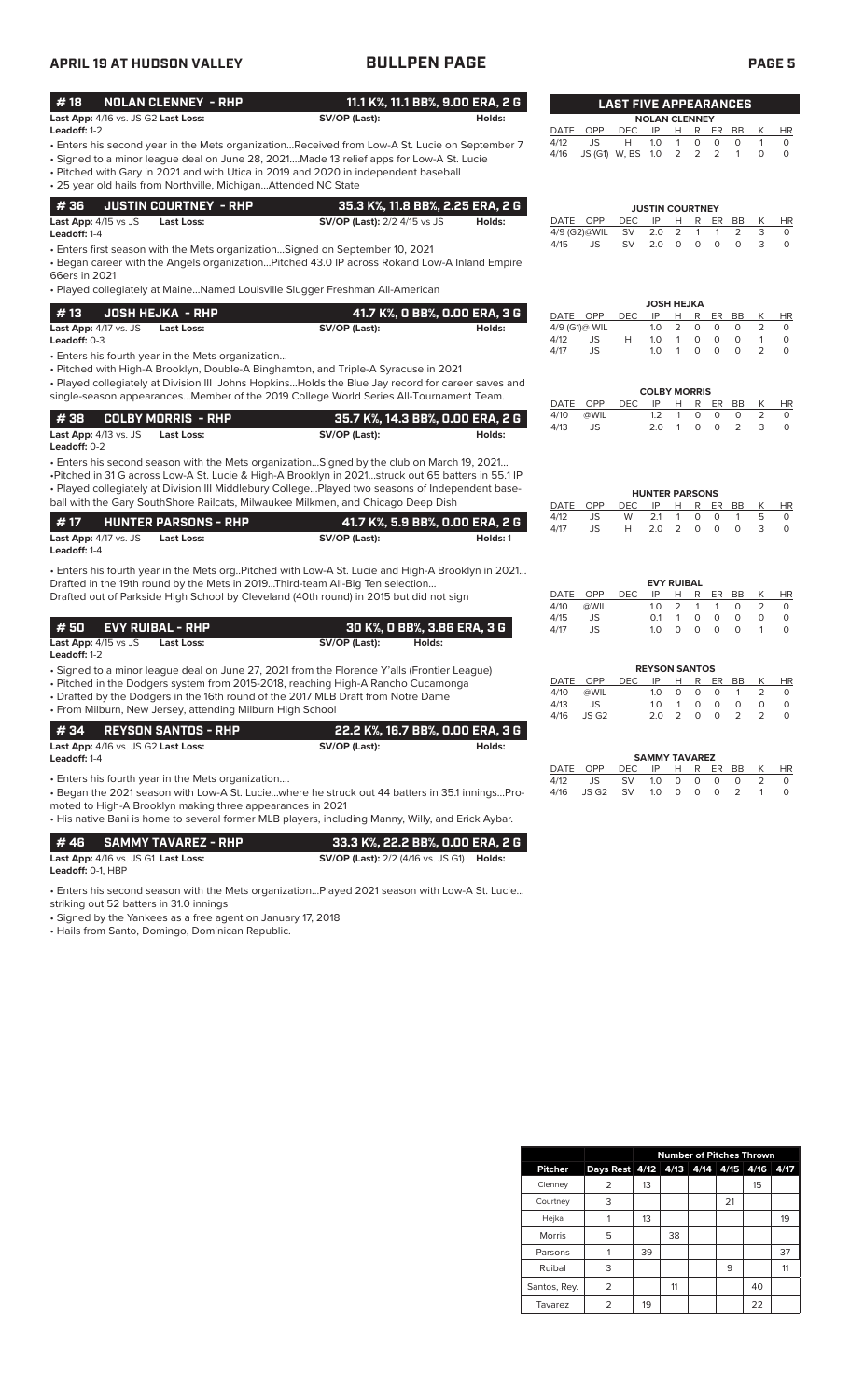## **APRIL 19 AT HUDSON VALLEY HIGH/LOW & CHARTS PAGE 6**

| INDIVIDUAL BATTING HIGHS                                                           |
|------------------------------------------------------------------------------------|
|                                                                                    |
|                                                                                    |
|                                                                                    |
|                                                                                    |
|                                                                                    |
|                                                                                    |
| Most Home Runs, Game1 (3x, Brandon McIlwain, 4/17 vs. Jersey Shore)                |
|                                                                                    |
|                                                                                    |
|                                                                                    |
|                                                                                    |
|                                                                                    |
|                                                                                    |
| Most Strikeouts, Game2 (18x, Wilmer Reyes, Warren Saunders, 4/17 vs. Jersey Shore) |
|                                                                                    |
|                                                                                    |
| Most Stolen Bases, Game 1 (6x, Matt Rudick, 4/16 vs. Jersey Shore G2)              |
| <b>TEAM BATTING HIGHS</b>                                                          |
|                                                                                    |
|                                                                                    |
|                                                                                    |
|                                                                                    |
|                                                                                    |
|                                                                                    |
|                                                                                    |
|                                                                                    |
|                                                                                    |
|                                                                                    |
|                                                                                    |
|                                                                                    |
|                                                                                    |
|                                                                                    |
|                                                                                    |
|                                                                                    |
|                                                                                    |
|                                                                                    |
|                                                                                    |
|                                                                                    |
|                                                                                    |

### **FIELDING**

Most Errors, Team, Game................................................................1 (4x, 4/17 vs Jersey Shore) Most Errors, Individual, Game...........................1 (4x, Wilmer Reyes, 4/17 vs. Jersey Shore) Most Double Plays Turned, Nine-Inning Game........................1 (4x, 4/17 vs. Jersey Shore) Consecutive Errorless Games, Team.

### **STARTERS BY POSITION**

**C-** O'Neill (3), Gaddis (3), Mena (3)

- **1B-** Schwartz (8), Saunders (1)
- **2B-** Young (3), Peroza (3), Reyes (2), Saunders (1)
- **3B-** Peroza (4), Gaddis (2), Saunders (2), Palmer (1)
- **SS-** Reyes (7), Young (2)
- **LF-** Rudick (3), Jordan (3), Murphy (3)
- **CF-** Palmer (4), Jordan (4), Rudick (1)
- **RF-** McIlwain (6), Suozzi (3)

**DH-** Suozzi (2), Jordan (2), Rudick (2), Gaddis (1) Peroza (1), Schwartz (1)

### **STARTERS BY BATTING ORDER**

**1st -** Jordan (7), Rudick (2)

**2nd -** Reyes (9)

- **3rd** Young (5), Schwartz (4)
- **4th-** Peroza (6), McIlwain (3)

**5th-** Schwartz (5), Gaddis (2), Suozzi (1), Peroza (1)

**6th-** Palmer (5), Saunders (2), Mena (1), Peroza (1)

**7th-** Gaddis (2), McIlwain (2) Suozzi (2), Saunders (1), Rudick (1), Mena (1)

**8th-** O'Neill (2), Suozzi (2), Gaddis (2), Saunders (1), Rudick (1), McIlwain (1)

**9th-** Murphy (3), Rudick (2), Murphy (2), Jordan (2), Mena (1), O'Neill (1)

|             | <b>CATCHERS STEALING</b> |     |            |      |       | <b>MULTI-RUN INNINGS</b> |
|-------------|--------------------------|-----|------------|------|-------|--------------------------|
| <b>Name</b> | СS                       | ΔТΤ | <b>PCT</b> | Runs | Times | Last                     |
| Gaddis      |                          |     | 0%         |      |       | $4/17$ vs JS             |
| Mena        |                          | 6   | 17%        |      |       | $4/17$ vs. JS            |
| O'Neill     |                          | q   | 22%        |      |       | 4/12 vs Jersey Shore     |

|                  |     |   | Ω | 4 | Я | 6 |   | 8 | g | 10+ | <b>TOTALS</b> |
|------------------|-----|---|---|---|---|---|---|---|---|-----|---------------|
| <b>OPPONENTS</b> | l 6 | 5 | ٠ | כ |   |   |   |   |   |     |               |
| <b>BKLYN</b>     | ີ   |   |   | з | 8 | 6 | з | , |   |     | 55            |

| INDIVIDUAL PITCHING HIGHS                                                 |
|---------------------------------------------------------------------------|
|                                                                           |
|                                                                           |
| Most Home Runs Allowed, Game1 (2x, Oscar Rojas, 4/16 vs. Jersey Shore G2) |
|                                                                           |
|                                                                           |
|                                                                           |
|                                                                           |
|                                                                           |
| Most Innings Pitched, Game5.0 (2x, Oscar Rojas, 4/16 vs. Jersey Shore G2) |
|                                                                           |
|                                                                           |
| Most Consecutive Scoreless Inn., Reliever 5 (David Griffin, 4/9-present)  |

| <b>TEAM PITCHING HIGHS</b> |  |
|----------------------------|--|
|                            |  |
|                            |  |
|                            |  |
|                            |  |
|                            |  |
|                            |  |
|                            |  |
|                            |  |
|                            |  |
|                            |  |
|                            |  |
|                            |  |
|                            |  |
|                            |  |

|                             |                        | <b>TEAM MISCELLANEOUS</b>   |  |
|-----------------------------|------------------------|-----------------------------|--|
|                             |                        |                             |  |
|                             |                        |                             |  |
|                             |                        |                             |  |
|                             |                        |                             |  |
|                             |                        |                             |  |
|                             |                        |                             |  |
|                             |                        |                             |  |
|                             |                        |                             |  |
|                             |                        |                             |  |
|                             |                        |                             |  |
|                             |                        |                             |  |
| OUTFIELD ASSISTS (0)        | <b>Service Service</b> | <b>RECORD BREAKDOWN</b>     |  |
| <b>NAME</b><br><b>TOTAL</b> | (LAST)                 |                             |  |
|                             |                        |                             |  |
|                             |                        |                             |  |
|                             |                        |                             |  |
|                             |                        |                             |  |
|                             |                        |                             |  |
|                             |                        |                             |  |
|                             |                        |                             |  |
|                             |                        |                             |  |
|                             |                        |                             |  |
|                             |                        |                             |  |
| UNIFORM RECORDS             |                        |                             |  |
| <b>Home White</b>           | $3-1$                  |                             |  |
|                             |                        |                             |  |
| <b>Road Gray</b>            | $1 - 2$                |                             |  |
|                             |                        |                             |  |
| <b>White Throwback</b>      | $1-0$                  |                             |  |
| Los Jefes                   | $1-0$                  | Score 4 or More Runs5-0     |  |
|                             |                        |                             |  |
|                             |                        |                             |  |
|                             |                        | Do Not Allow a Home Run 4-3 |  |
|                             |                        | Hit More Home Runs 2-0      |  |
|                             |                        | Opponent Hits More HRs1-0   |  |
|                             |                        |                             |  |
|                             |                        |                             |  |
|                             |                        |                             |  |
|                             |                        |                             |  |
|                             |                        |                             |  |
|                             |                        |                             |  |
|                             |                        |                             |  |
|                             |                        | Opponent Scores First 2-2   |  |
|                             |                        |                             |  |
|                             |                        |                             |  |
|                             |                        |                             |  |
|                             |                        |                             |  |
|                             |                        |                             |  |
|                             |                        |                             |  |
|                             |                        |                             |  |
|                             |                        |                             |  |
|                             |                        |                             |  |
|                             |                        |                             |  |
| <b>EJECTIONS</b>            |                        |                             |  |
|                             |                        |                             |  |

### **Name Umpire Date**

Home **Road 0** 

Los Je

|  | <b>MISC. WINS</b> |  |
|--|-------------------|--|
|  |                   |  |

vs. RHP Starters .........................................6-2

Come from Behind Wins 3 (4/16 vs JS G1) Wins in Last At-Bat...........1 (4/16 vs. JS G1) Walk-off Wins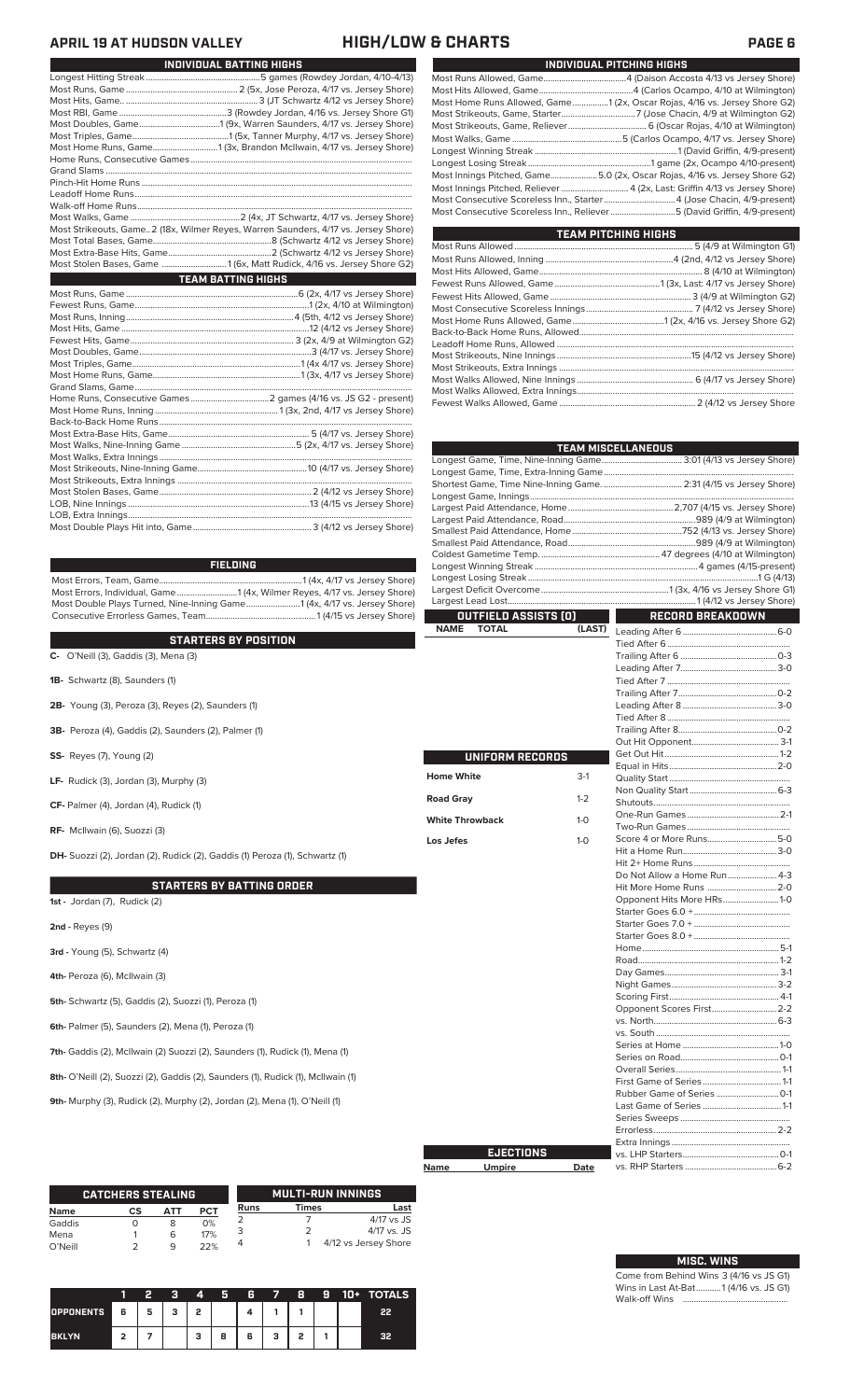# **APRIL 19 AT HUDSON VALLEY GAME-BY-GAME RESULTS PAGE 7**

| <b>DATE</b>        | GM#                 | <b>OPPONENT</b>                                                      | W-L/TIME SCORE                      |                   | <b>RECORD</b>      | POSITION                                                               | GA/GB            | <b>WINNING PITCHER</b>                       | <b>LOSING PITCHER</b>                       | <b>SAVE</b>                                    | <b>TIME</b>  | <b>ATTENDANCE</b> |
|--------------------|---------------------|----------------------------------------------------------------------|-------------------------------------|-------------------|--------------------|------------------------------------------------------------------------|------------------|----------------------------------------------|---------------------------------------------|------------------------------------------------|--------------|-------------------|
| 4/8<br>4/9         | 1                   | at Wilmington<br>at Wilmington                                       | L                                   | $5-1(7)$          | $0-1$              | PPD (Wet Grounds; doubleheader scheduled for 4/9)<br>T <sub>2</sub> nd | $-0.5$           | Lucas Knowles (1-0)                          | Junior Santos (0-2)                         |                                                | 1:51         | 989               |
| 4/10               | $\overline{2}$<br>3 | at Wilmington<br>at Wilmington                                       | W<br>L                              | $2-1(7)$<br>$4-1$ | $1 - 1$<br>$1 - 2$ | T <sub>2</sub> nd<br>4th                                               | $-1.0$<br>$-2.0$ | David Griffin (1-0)<br>Carlos Romero (1-0)   | Michael Cuevas (0-1)<br>Carlos Ocampo (0-1) | Justin Courtney (1)                            | 1:59<br>2:47 | 966               |
| 4/11<br>4/12       | 4                   |                                                                      | w                                   | $5-2$             | $2 - 2$            | T3rd                                                                   | $-2.0$           | OFF DAY                                      |                                             |                                                | 2:44         | 2,041             |
| 4/13               | 5                   | <b>Jersey Shore</b><br><b>Jersey Shore</b>                           | г                                   | 4-3               | $2 - 3$            | T4th                                                                   | $-2.0$           | Hunter Parsons (1-0)<br>Dominic Pipkin (1-0) | JP Woodward (0-1)<br>Daison Acosta (0-1)    | <b>Sammy Tavares (1)</b><br>Jason Ruffcorn (1) | 3:01         | 752               |
| 4/14<br>4/15       | 6                   | vs. Jersey Shore<br><b>Jersey Shore</b>                              | W                                   | 4-1               | $3-3$              | PPD (rain; doubleheader scheduled for 4/16)<br>4th                     | $-1.5$           | Jesus Vargas (1-0)                           | <b>Matt Russell (0-1)</b>                   | Justin Courtney (2)                            | 2:31         | 2,707             |
| 4/16               | 7<br>8              | <b>Jersey Shore</b><br><b>Jersey Shore</b>                           | W<br>W                              | $4-3(7)$<br>6-1   | $4 - 3$<br>$5-3$   | 3rd<br>2nd                                                             | $-1.0$<br>$-1.0$ | Nolan Clenney (1-0)<br>Oscar Rojas (1-0)     | Andrew Schultz (0-2)<br>Mick Abel (0-2)     | Sammy Tavarez (2)                              | 1:57<br>1:50 | 1,777             |
| 4/17<br>4/18       | 9                   | <b>Jersey Shore</b>                                                  | W                                   | $6 - 1$           | $6-3$              | T1st                                                                   | $+1.0$           | <b>Garrison Bryant (1-0)</b><br>OFF DAY      | Christian McGowan (0-1)                     |                                                | 2:38         | 1,400             |
| 4/19               | 10<br>11            | at Hudson Valley<br>at Hudson Valley                                 | 7:05 p.m.                           |                   |                    |                                                                        |                  |                                              |                                             |                                                |              |                   |
| 4/20<br>4/21       | 12                  | at Hudson Valley                                                     | 7:05 p.m.<br>7:05 p.m.              |                   |                    |                                                                        |                  |                                              |                                             |                                                |              |                   |
| 4/22<br>4/23       | 13<br>14            | at Hudson Valley<br>at Hudson Valley                                 | 7:05 p.m.<br>6:05 p.m.              |                   |                    |                                                                        |                  |                                              |                                             |                                                |              |                   |
| 4/24<br>4/25       | 15                  | at Hudson Valley                                                     | 2:05 p.m.                           |                   |                    |                                                                        |                  | OFF DAY                                      |                                             |                                                |              |                   |
| 4/26<br>4/27       | 16<br>17            | <b>Bowling Green</b><br><b>Bowling Green</b>                         | 7:00 p.m.<br>7:00 p.m.              |                   |                    |                                                                        |                  |                                              |                                             |                                                |              |                   |
| 4/28<br>4/29       | 18<br>19            | <b>Bowling Green</b><br><b>Bowling Green</b>                         | 7:00 p.m.<br>7:00 p.m.              |                   |                    |                                                                        |                  |                                              |                                             |                                                |              |                   |
| 4/30               | 20                  | <b>Bowling Green</b>                                                 | 2:00 p.m.                           |                   |                    |                                                                        |                  | <b>APRIL [6-3]</b>                           |                                             |                                                |              |                   |
| 5/1<br>5/2         | 21                  | <b>Bowling Green</b>                                                 | 2:00 p.m.                           |                   |                    |                                                                        |                  | OFF DAY                                      |                                             |                                                |              |                   |
| 5/3<br>5/4         | 22<br>23            | at Aberdeen<br>at Aberdeen                                           | 7:05 p.m.<br>7:05 p.m.              |                   |                    |                                                                        |                  |                                              |                                             |                                                |              |                   |
| 5/5<br>5/6         | 24<br>25            | at Aberdeen<br>at Aberdeen                                           | 7:05 p.m.<br>7:05 p.m.              |                   |                    |                                                                        |                  |                                              |                                             |                                                |              |                   |
| 5/7                | 26<br>27            | at Aberdeen                                                          | 6:05 p.m.                           |                   |                    |                                                                        |                  |                                              |                                             |                                                |              |                   |
| 5/8<br>5/9<br>5/10 | 28                  | at Aberdeen                                                          | 2:05 p.m.                           |                   |                    |                                                                        |                  | OFF DAY                                      |                                             |                                                |              |                   |
| 5/11               | 29                  | Wilmington<br>Wilmington                                             | 7:00 p.m.<br>7:00 p.m.              |                   |                    |                                                                        |                  |                                              |                                             |                                                |              |                   |
| 5/12<br>5/13       | 30<br>31            | Wilmington<br>Wilmington                                             | 7:00 p.m.<br>7:00 p.m.              |                   |                    |                                                                        |                  |                                              |                                             |                                                |              |                   |
| 5/14<br>5/15       | 32<br>32            | Wilmington<br>Wilmington                                             | 6:00 p.m.<br>2:00 p.m.              |                   |                    |                                                                        |                  |                                              |                                             |                                                |              |                   |
| 5/16<br>5/17       | 35                  | <b>Hudson Valley</b>                                                 | 7:00 p.m.                           |                   |                    |                                                                        |                  | OFF DAY                                      |                                             |                                                |              |                   |
| 5/18<br>5/19       | 36<br>37            | <b>Hudson Valley</b><br><b>Hudson Valley</b>                         | 12:00 p.m.<br>7:00 p.m.             |                   |                    |                                                                        |                  |                                              |                                             |                                                |              |                   |
| 5/20<br>5/21       | 38<br>39            | <b>Hudson Valley</b><br><b>Hudson Valley</b>                         | 7:00 p.m.<br>6:00 p.m.              |                   |                    |                                                                        |                  |                                              |                                             |                                                |              |                   |
| 5/22<br>5/23       | 40                  | <b>Hudson Valley</b>                                                 | 2:00 p.m.                           |                   |                    |                                                                        |                  | OFF DAY                                      |                                             |                                                |              |                   |
| 5/24<br>5/25       | 41<br>42            | at Bowling Green 6:35 p.m.*<br>at Bowling Green 6:35 p.m.*           |                                     | (CT)<br>(CT)      |                    |                                                                        |                  |                                              |                                             |                                                |              |                   |
| 5/26<br>5/27       | 43<br>44            | at Bowling Green 6:35 p.m.*<br>at Bowling Green 6:35 p.m.*           |                                     | (CT)<br>(CT)      |                    |                                                                        |                  |                                              |                                             |                                                |              |                   |
| 5/28<br>5/29       | 45<br>46            | at Bowling Green 6:35 p.m.*<br>at Bowling Green 1:05 p.m.*           |                                     | (CT)<br>(CT)      |                    |                                                                        |                  |                                              |                                             |                                                |              |                   |
| 5/30<br>5/31       | 47                  | at Jersey Shore                                                      | 7:05 p.m.                           |                   |                    |                                                                        |                  | OFF DAY                                      |                                             |                                                |              |                   |
| 6/1                | 48                  | at Jersey Shore                                                      | 7:05 p.m.                           |                   |                    |                                                                        |                  | MAY (0-0)                                    |                                             |                                                |              |                   |
| 6/2<br>6/3         | 49<br>50            | at Jersey Shore<br>at Jersey Shore                                   | 7:05 p.m.<br>7:05 p.m.              |                   |                    |                                                                        |                  |                                              |                                             |                                                |              |                   |
| 6/4<br>6/5         | 51<br>52            | at Jersey Shore<br>at Jersey Shore                                   | 7:05 p.m.<br>1:05 p.m.              |                   |                    |                                                                        |                  |                                              |                                             |                                                |              |                   |
| 6/6<br>6/7         | 53                  |                                                                      | 7:00 p.m.                           |                   |                    |                                                                        |                  | OFF DAY                                      |                                             |                                                |              |                   |
| 6/8                | 54                  | Aberdeen<br>Aberdeen                                                 | 7:00 p.m.                           |                   |                    |                                                                        |                  |                                              |                                             |                                                |              |                   |
| 6/9<br>6/10        | 55<br>56            | Aberdeen<br>Aberdeen                                                 | 7:00 p.m.<br>7:00 p.m.              |                   |                    |                                                                        |                  |                                              |                                             |                                                |              |                   |
| 6/11<br>6/12       | 57<br>58            | Aberdeen<br>Aberdeen                                                 | 6:00 p.m.<br>2:00 p.m.              |                   |                    |                                                                        |                  |                                              |                                             |                                                |              |                   |
| 6/13<br>6/14       | 59                  | at Wilmington                                                        | 6:35 p.m.                           |                   |                    |                                                                        |                  | OFF DAY                                      |                                             |                                                |              |                   |
| 6/15<br>6/16       | 60<br>61            | at Wilmington<br>at Wilmington                                       | 6:35 p.m.<br>6:35 p.m.              |                   |                    |                                                                        |                  |                                              |                                             |                                                |              |                   |
| 6/17<br>6/18       | 62<br>63            | at Wilmington<br>at Wilmington                                       | 6:35 p.m.<br>6:35 p.m.              |                   |                    |                                                                        |                  |                                              |                                             |                                                |              |                   |
| 6/19<br>6/20       | 64                  | at Wilmington                                                        | 1:05 p.m.                           |                   |                    |                                                                        |                  | OFF DAY                                      |                                             |                                                |              |                   |
| 6/21<br>6/22       | 65<br>66            | <b>Jersey Shore</b><br><b>Jersey Shore</b>                           | 7:00 p.m.<br>7:00 p.m.              |                   |                    |                                                                        |                  |                                              |                                             |                                                |              |                   |
| 6/23<br>6/24       | 67<br>68            | <b>Jersey Shore</b><br><b>Jersey Shore</b>                           | 7:00 p.m.<br>7:00 p.m.              |                   |                    |                                                                        |                  |                                              |                                             |                                                |              |                   |
| 6/25<br>6/26       | 69<br>70            | <b>Jersey Shore</b><br><b>Jersey Shore</b>                           | 6:00 p.m.<br>2:00 p.m.              |                   |                    |                                                                        |                  |                                              |                                             |                                                |              |                   |
| 6/27<br>6/28       | 71                  | at Hudson Valley                                                     | 7:05 p.m.                           |                   |                    |                                                                        |                  | OFF DAY                                      |                                             |                                                |              |                   |
| 6/29               | 72                  | at Hudson Valley                                                     | 7:05 p.m.                           |                   |                    |                                                                        |                  |                                              |                                             |                                                |              |                   |
| 6/30               | 73                  | at Hudson Valley                                                     | 7:05 p.m.                           |                   |                    |                                                                        |                  | JUNE (0-0)                                   |                                             |                                                |              |                   |
| 7/1<br>7/2         | 74<br>75            | at Hudson Valley<br>at Hudson Valley                                 | 7:05 p.m.<br>6:05 p.m.              |                   |                    |                                                                        |                  |                                              |                                             |                                                |              |                   |
| 7/3<br>7/4         | 76<br>77            | at Hudson Valley<br>Aberdeen                                         | 6:05 p.m.<br>6:30 p.m.              |                   |                    |                                                                        |                  |                                              |                                             |                                                |              |                   |
| 7/5<br>7/6         | 78                  | Aberdeen                                                             | 7:00 p.m.                           |                   |                    |                                                                        |                  | OFF DAY                                      |                                             |                                                |              |                   |
| 7/7<br>7/8         | 79<br>80            | Aberdeen<br>Aberdeen                                                 | 7:00 p.m.<br>7:00 p.m.              |                   |                    |                                                                        |                  |                                              |                                             |                                                |              |                   |
| 7/9<br>7/10        | 81<br>82            | Aberdeen<br>Aberdeen                                                 | 6:00 p.m.<br>2:00 p.m.              |                   |                    |                                                                        |                  |                                              |                                             |                                                |              |                   |
| 7/11<br>7/12       | 83                  | Greensboro                                                           | 7:00 p.m.                           |                   |                    |                                                                        |                  | OFF DAY                                      |                                             |                                                |              |                   |
| 7/13<br>7/14       | 84<br>85            | Greensboro<br>Greensboro                                             | 12:00 p.m.<br>7:00 p.m.             |                   |                    |                                                                        |                  |                                              |                                             |                                                |              |                   |
| 7/15<br>7/16       | 86<br>87            | Greensboro<br>Greensboro                                             | 7:00 p.m.<br>6:00 p.m.              |                   |                    |                                                                        |                  |                                              |                                             |                                                |              |                   |
| 7/17<br>7/18       | 88                  | Greensboro                                                           | 2:00 p.m.                           |                   |                    |                                                                        |                  |                                              |                                             |                                                |              |                   |
| 7/19<br>7/20       |                     |                                                                      |                                     |                   |                    |                                                                        |                  | LEAGUE-WIDE BREAK                            |                                             |                                                |              |                   |
| 7/21<br>7/22       | 89                  | at Jersey Shore                                                      | 7:05 p.m.                           |                   |                    |                                                                        |                  |                                              |                                             |                                                |              |                   |
| 7/23<br>7/24       | 90<br>91            | at Jersey Shore<br>at Jersey Shore                                   | 7:05 p.m.<br>1:05 p.m.              |                   |                    |                                                                        |                  |                                              |                                             |                                                |              |                   |
| 7/25<br>7/26       | 92                  | at Hudson Valley                                                     | 7:05 p.m.                           |                   |                    |                                                                        |                  | OFF DAY                                      |                                             |                                                |              |                   |
| 7/27<br>7/28       | 93<br>94            | at Hudson Valley<br>at Hudson Valley                                 | 7:05 p.m.                           |                   |                    |                                                                        |                  |                                              |                                             |                                                |              |                   |
| 7/29<br>7/30       | 95<br>96            | at Hudson Valley<br>at Hudson Valley                                 | 7:05 p.m.<br>7:05 p.m.<br>6:05 p.m. |                   |                    |                                                                        |                  |                                              |                                             |                                                |              |                   |
| 7/31               | 97                  | at Hudson Valley                                                     | 2:05 p.m.                           |                   |                    |                                                                        |                  | JULY (0-0)                                   |                                             |                                                |              |                   |
| 8/1<br>8/2         | 98                  |                                                                      | 7:00 p.m.                           |                   |                    |                                                                        |                  | OFF DAY                                      |                                             |                                                |              |                   |
| 8/3<br>8/4         | 99<br>100           | <b>Winston-Salem</b><br><b>Winston-Salem</b><br><b>Winston-Salem</b> | 12:00 p.m.<br>7:00 p.m.             |                   |                    |                                                                        |                  |                                              |                                             |                                                |              |                   |
| 8/5<br>8/6         | 101<br>102          | <b>Winston-Salem</b><br><b>Winston-Salem</b>                         | 7:00 p.m.                           |                   |                    |                                                                        |                  |                                              |                                             |                                                |              |                   |
| 8/7                | 103                 | <b>Winston-Salem</b>                                                 | 6:00 p.m.<br>2:00 p.m.              |                   |                    |                                                                        |                  |                                              |                                             |                                                |              |                   |
| 8/8<br>8/9         | 104                 | at Wilmington                                                        | 6:35 p.m.                           |                   |                    |                                                                        |                  | OFF DAY                                      |                                             |                                                |              |                   |
| 8/10<br>8/11       | 105<br>106          | at Wilmington<br>at Wilmington                                       | 6:35 p.m.<br>6:35 p.m.              |                   |                    |                                                                        |                  |                                              |                                             |                                                |              |                   |
| 8/12<br>8/13       | 107<br>108          | at Wilmington<br>at Wilmington                                       | 6:35 p.m.<br>6:35 p.m.              |                   |                    |                                                                        |                  |                                              |                                             |                                                |              |                   |
| 8/14<br>8/15       | 109                 | at Wilmington                                                        | $1:05$ p.m.                         |                   |                    |                                                                        |                  | OFF DAY                                      |                                             |                                                |              |                   |
| 8/16<br>8/17       | 110<br>111          | <b>Hudson Valley</b><br><b>Hudson Valley</b>                         | 7:00 p.m.<br>7:00 p.m.              |                   |                    |                                                                        |                  |                                              |                                             |                                                |              |                   |
| 8/18<br>8/19       | 112<br>113          | <b>Hudson Valley</b><br><b>Hudson Valley</b>                         | 7:00 p.m.<br>7:00 p.m.              |                   |                    |                                                                        |                  |                                              |                                             |                                                |              |                   |
| 8/20 114<br>8/21   | 115                 | <b>Hudson Valley</b> 6:00 p.m.<br>Hudson Valley 2:00 p.m.            |                                     |                   |                    |                                                                        |                  |                                              |                                             |                                                |              |                   |
| 8/22               |                     |                                                                      |                                     |                   |                    |                                                                        |                  | OFF DAY                                      |                                             |                                                |              |                   |